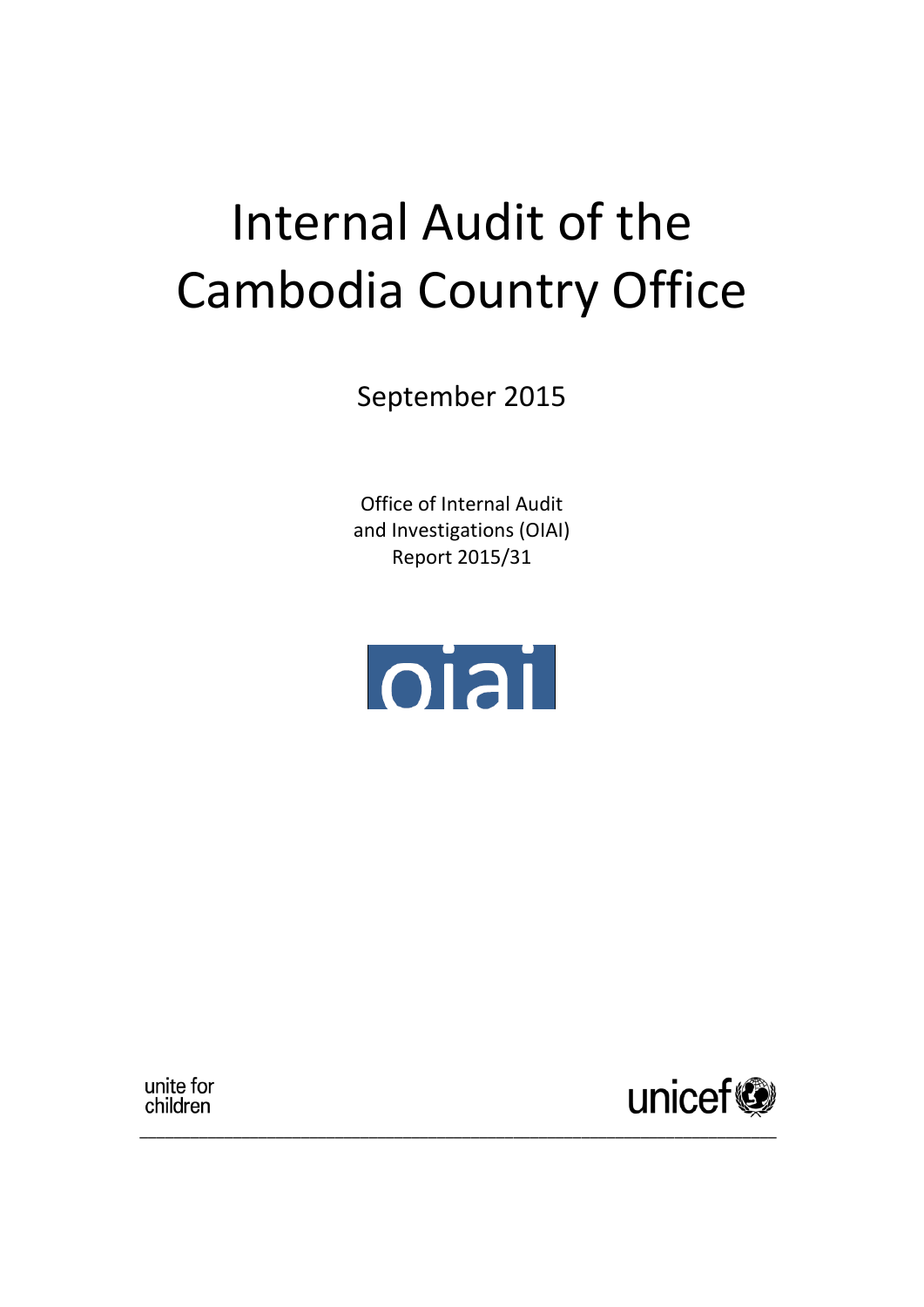## Summary

 $\_$  , and the set of the set of the set of the set of the set of the set of the set of the set of the set of the set of the set of the set of the set of the set of the set of the set of the set of the set of the set of th

The Office of Internal Audit and Investigations (OIAI) has conducted an audit of the Cambodia country office. The audit sought to assess the governance, risk management, and control processes over the country office's activities, and covered the period from January 2014 to June 2015. The audit was conducted from 11 May to 5 June 2015.

The 2011-2015 country programme includes six programmatic components: *Maternal, newborn and child health and nutrition*; *Water, sanitation and hygiene; Basic education; Child protection*; *Local governance for child rights*; and *Policy, advocacy and communication*. The country programme has an approved budget ceiling of US\$ 107.5 million, comprised of US\$ 32.5 million regular resources (RR) and US\$ 75 million of other resources (OR). RR are core resources that are not earmarked for a specific purpose, and can be used by UNICEF wherever they are needed. OR are contributions that may have been made for a specific purpose such as a particular programme, strategic priority or emergency response, and may not always be used for other purposes without the donor's agreement. An office is expected to raise the bulk of the resources it needs for the country programme itself, as OR.

The country office is in Phnom Penh and there are four zone offices, in Battambang, Kampong Cham, Preah Sihanouk and Siem Reap. The office has a total workforce of 119 posts (22 international professional, 49 national officers, 44 general service and four UN Volunteers).

### Action agreed following the audit

As a result of the audit, and in discussion with the audit team, the country office has decided to take a number of measures. Two of these are being implemented by the country office as a high priority – that isto say concerning issues that require immediate management attention. They relate to the following issues.

- Key aspects of the harmonized approach to cash transfers (HACT) were not implemented: a macro-assessment was not conducted; micro-assessments were not implemented as planned; and assurance activities were not implemented as planned. The office has agreed to take action to strengthen HACT implementation.
- Cash transfer payments were not properly authorized, payments were delayed and some cases exceeded the agreed budgets, and some transfers were improperly reprogrammed. Office has agreed to take appropriate corrective actions.

### Conclusion

Based on the audit work performed, OIAI concluded at the end of the audit that subject to implementation of the agreed actions described, the control processes over the country programme were generally established and functioning during the period under audit. The measures to address the issues raised are presented with each observation in the body of this report. The Cambodia country office has prepared action plans to address the issues raised.

The Cambodia country office, with support from the East Asia and the Pacific Regional Office (EAPRO), and OIAI will work together to monitor implementation of these measures.

| Office of Internal Audit and Investigations (OIAI) |  |  |  | September 2015 |
|----------------------------------------------------|--|--|--|----------------|
|----------------------------------------------------|--|--|--|----------------|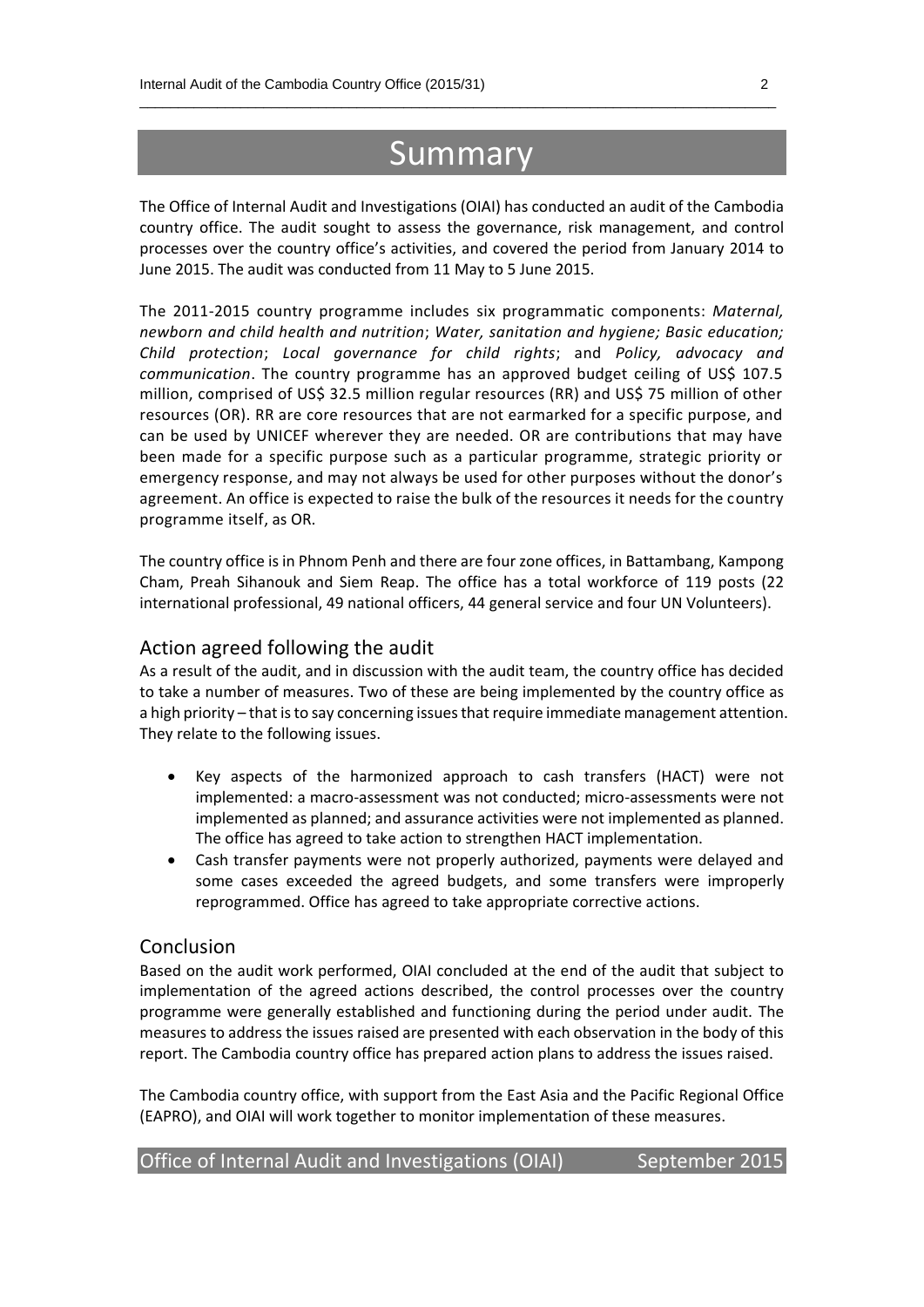# Contents

| <b>Summary</b>                                                     | $\overline{2}$ |  |
|--------------------------------------------------------------------|----------------|--|
| <b>Objectives</b>                                                  | 4              |  |
| <b>Observations</b>                                                | 4              |  |
| Governance                                                         | 4              |  |
| Office staffing and recruitment                                    | 5              |  |
| Risk management                                                    | 6              |  |
| Governance: Conclusion                                             | 7              |  |
| <b>Programme management</b>                                        | 8              |  |
| Results-based programme planning                                   |                |  |
| Harmonized Approach to Cash Transfers                              |                |  |
| Programme management: Conclusion                                   | 12             |  |
| <b>Operations support</b>                                          | 13             |  |
| Cash transfer management                                           | 13             |  |
| Procurement of goods and services                                  | 15             |  |
| <b>Operations support: Conclusion</b>                              | 16             |  |
| Annex A: Methodology, and definition of priorities and conclusions | 17             |  |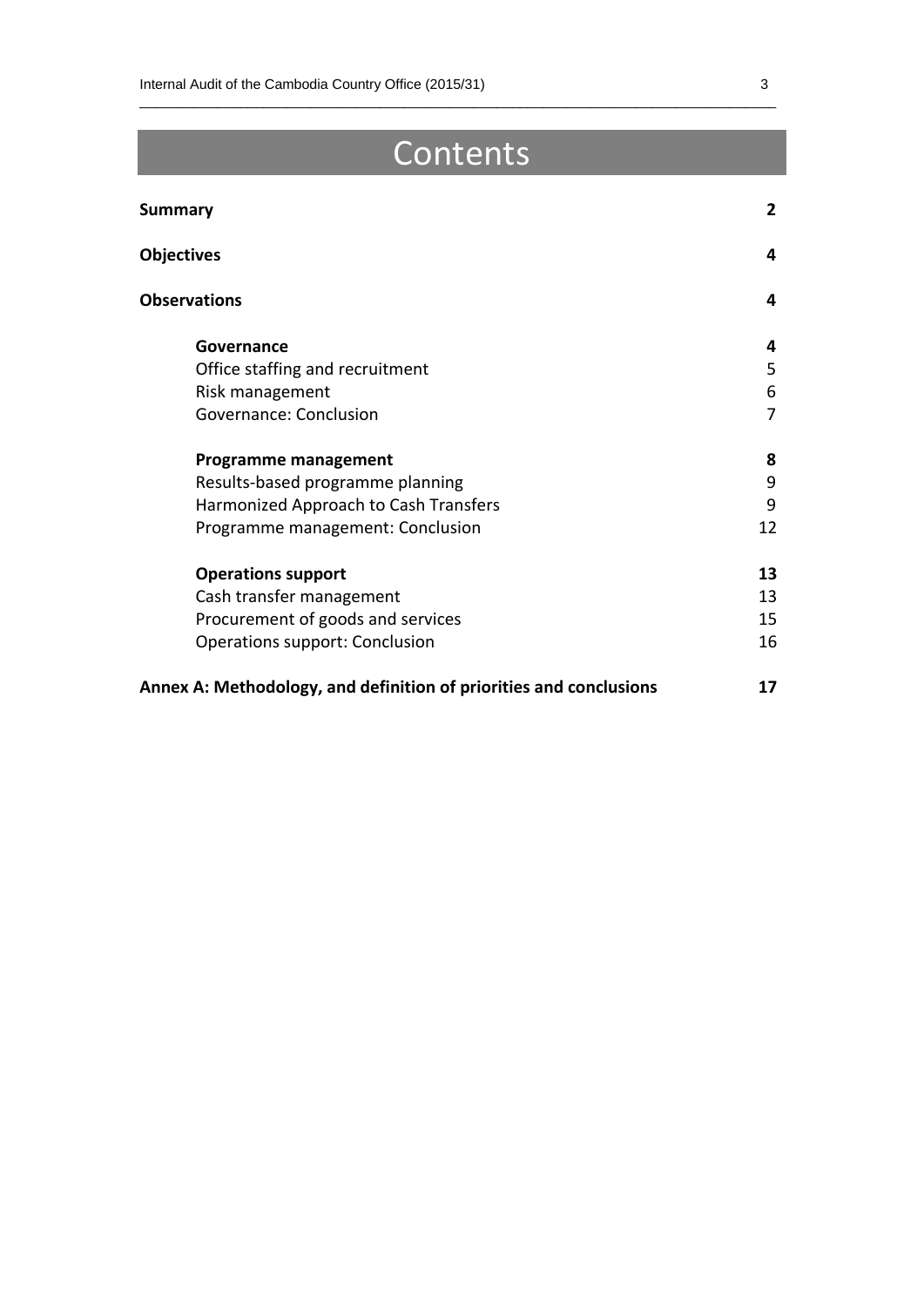# **Objectives**

 $\_$  , and the set of the set of the set of the set of the set of the set of the set of the set of the set of the set of the set of the set of the set of the set of the set of the set of the set of the set of the set of th

The objective of the country office audit is to provide assurance as to whether there are adequate and effective controls, risk-management and governance processes over a number of key areas in the office.

The audit observations are reported under three headings: governance, programme management and operations support. The introductory paragraphs that begin each of these sections explain what was covered in that particular area, and between them define the scope of the audit.

# Audit Observations

### 1 Governance

In this area, the audit reviews the supervisory and regulatory processes that support the country programme. The scope of the audit in this area includes the following:

- **Supervisory** structures including advisory teams and statutory committees.
- **Identification** of the country office's priorities and expected results and clear communication thereof to staff and the host country.
- **Staffing structure** and its alignment to the needs of the country programme.
- **Performance measurement**, including establishment of standards and indicators to which management and staff are held accountable
- **Delegation** of authorities and responsibilities to staff, including the provision of necessary guidance, holding staff accountable, and assessing their performance.
- **Risk management**: the office's approach to external and internal risks to achievement of its objectives.
- **Ethics,** including actions to promote ethical behavior and to ensure that staff are aware of UNICEF's ethics and zero tolerance fraud policies, and procedures for reporting and investigating violations of these policies.

All the areas above were covered in this audit.

The audit found that controls were functioning well over a number of areas. The office had updated the assignment of responsibilities in the table of authority. The effectiveness of segregation of duties was regularly reviewed and mitigation actions were implemented to address segregation-of-duties conflicts.

Advisory and statutory committees, such as the country management team, contract review committee and programme cooperation agreement committee, were established and functioning. Annual management plans (AMPs) were drawn up in 2014 and 2015 using a template provided by the Regional Office. The AMP included annual priorities. The office had also defined key management performance indicators and assigned responsibilities to staff.

In order to strengthen office operations and programme management, the office had set up a VISION hub for its office and zone offices.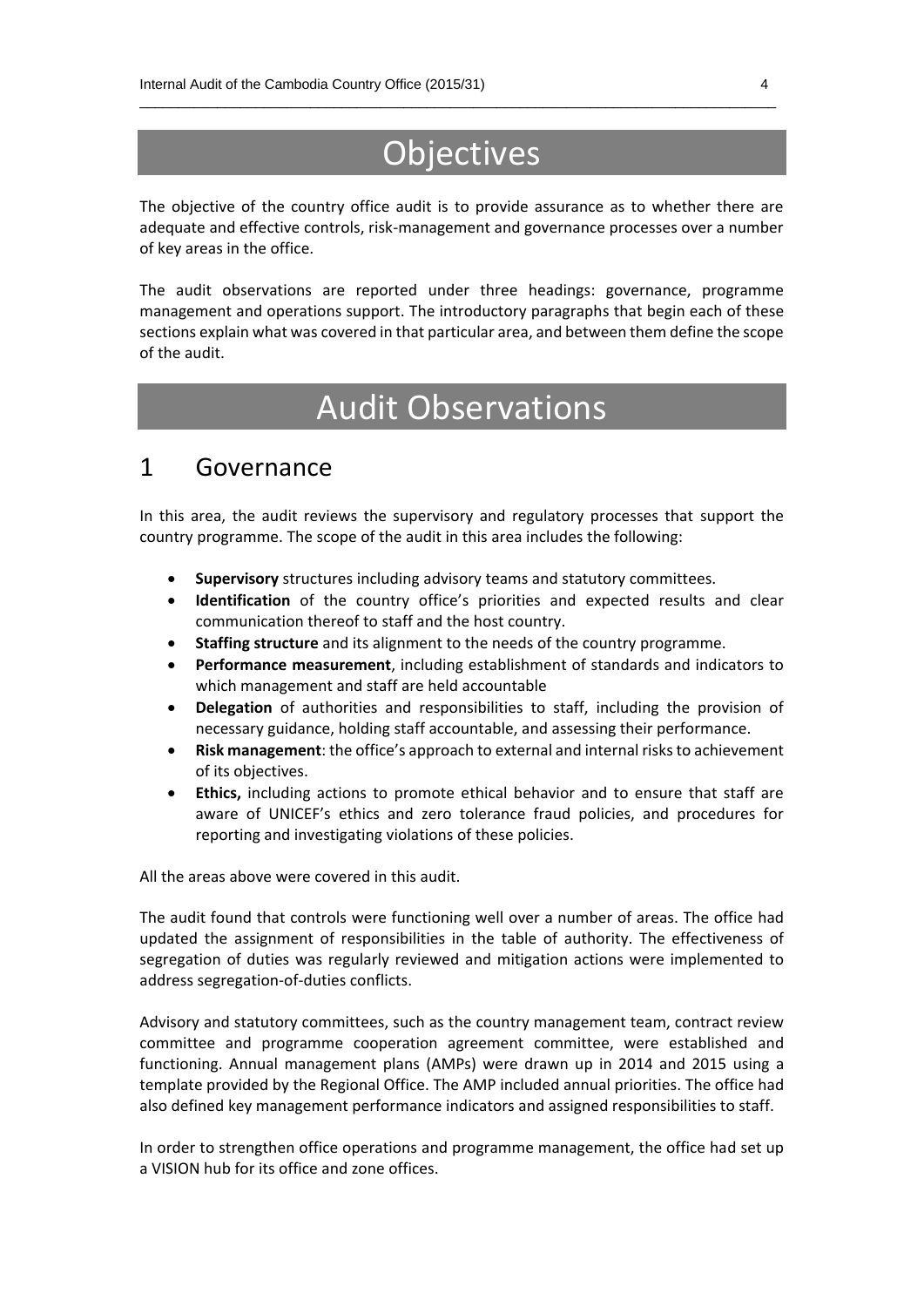The office had taken action to promote ethical behaviour and increase staff awareness of UNICEF's ethical policies and procedures and anti- fraud policy. The office had organized ethics training in the local language. Also, an ethics eLearning module had been made available and all staff had completed the training.

However, the audit also noted the following.

### Office staffing and recruitment

**.** 

The Cambodia staffing structure was reviewed in 2013 after the mid-term review of the country programme. The revised structure approved by the programme budget review (PBR)<sup>1</sup> included 113 posts changes. The staffing changes included 57 abolished posts, 26 new posts, 22 reporting changes, seven conversions related to the changing of funding source and one upgrade. The changes included closure of two zone offices. In 2015, there were additional changes introduced in preparation for the 2016-2018 country programme. The adjusted staffing structure included 46 posts with 16 abolished posts, 11 posts created, six title changes, nine reporting changes, two post conversions and two downgrades.

The abolition, creation, upgrading and downgrading of posts resulted in staff changes through departure of staff on abolished posts and recruitment of staff on new posts. The office indicated in the 2016-2018 country programme management plan (CPMP) $<sup>2</sup>$  that the</sup> continuous decrease of staffing level and downgrading of posts were linked to the decreasing throughput of the programme and the organizational cost savings.

The office commented to the audit that there was no defined mechanism to obtain specific support from the Division of Human Resources (DHR) in critical times of transition like this. Without it, significant and consecutive staffing changes can affect the office working environment and programme implementation. For most of 2014, there were 15 vacant posts (20 percent of staff). At the time of audit there were seven vacant posts. The vacancies included critical posts such as Chief Communications, Chief WASH (Water and Sanitation) and Chief Field Office (Siem Reap).

The audit noted that in some instances, the recruitment took more time than 90 days (this was the office's own standard key performance indicator, or KPI, for recruitment, from advertisement to assumption of post). Seven out of 19 recruitments of national staff exceeded the KPI – with a maximum of 153 days, for the post of WASH Officer (not the same post as Chief WASH mentioned above). For international staff, 17 out of the 19 recruitments exceeded the KPI. It took more than 200 days to recruit the Chief Social Policy and the Community Officer.

Delays in the recruitment of staff could reduce the office's capacity to adequately implement the country progamme. While the office had analysed the reasons for delays and said that the

<sup>&</sup>lt;sup>1</sup> The PBR is a review of a UNICEF unit or country office's proposed management plan for its forthcoming country programme. For a country office, it is carried out by a regional-level committee, which will examine – among other things – the proposed office structure, staffing levels and fundraising strategy, and whether they are appropriate for the proposed activities and objectives.

<sup>&</sup>lt;sup>2</sup> When preparing a new country programme, country offices prepare a country programme management plan (CPMP) to describe, and help budget for, the human and financial resources that they expect will be needed.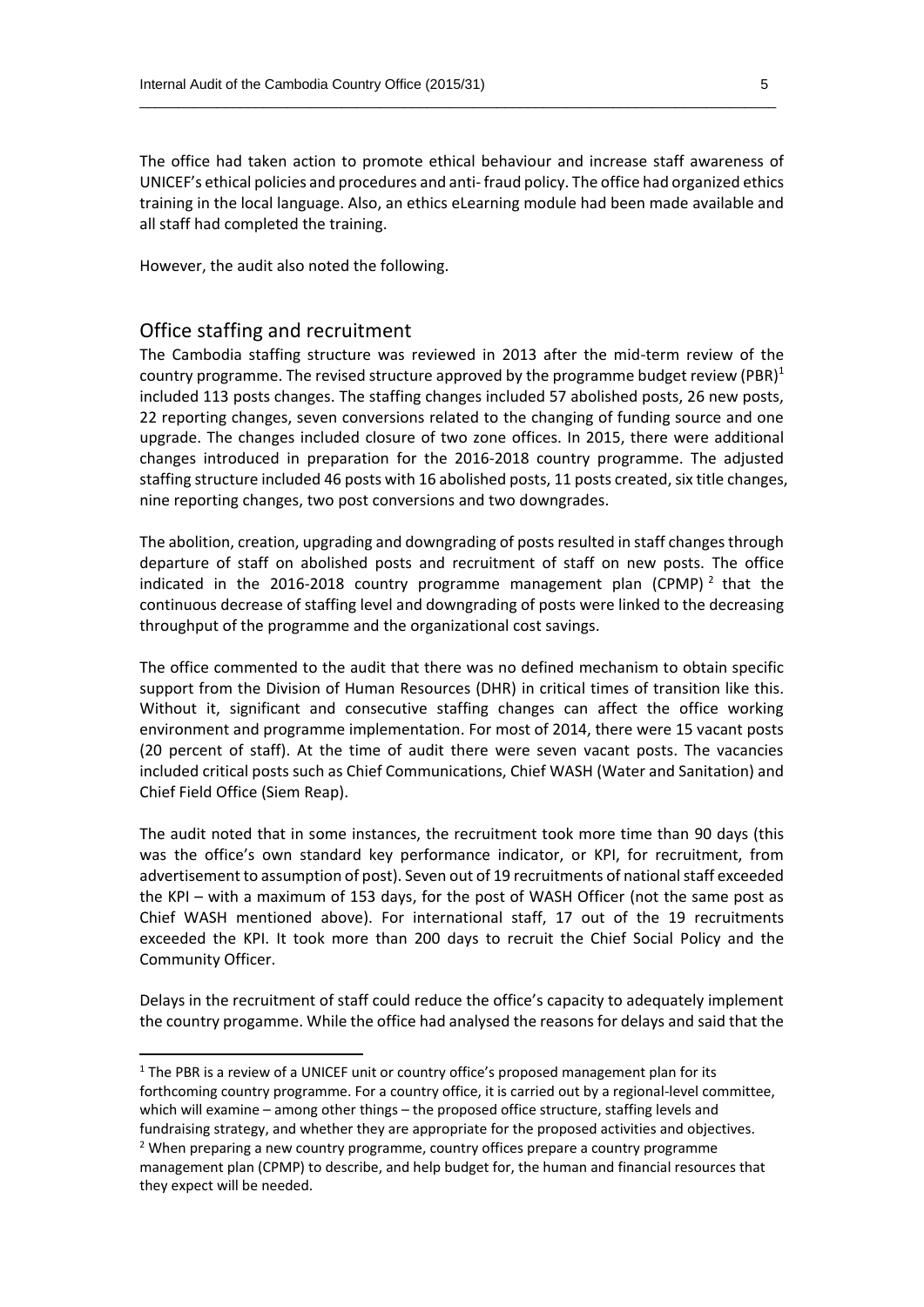time-consuming recruitment processes were a major constraint, it had not taken corrective action.

**Agreed action 1 (medium priority):** The office agrees to identify recruitment bottlenecks in a timely manner and develop a strategy to expedite the recruitment process when there are major changes to the staffing structure.

Target date for completion: October 2015 Responsible staff members: Human Resources Specialist

#### Risk management

Under UNICEF's Enterprise Risk Management (ERM) policy, offices should perform a Risk and Control Self-Assessment (RCSA). The RCSA is a structured and systematic process for the assessment of risk to an office's objectives and planned results, and the incorporation of action to manage those risks into workplans and work processes. The risks and their mitigation measures are recorded in a risk and control library.

Offices are expected to include in the CPMP five to 10 of the most significant specific risks to the achievement of planned programme results and management objectives, along with identified mitigation measures. Also, EAPRO requires country offices to include their risk profile in the rolling Annual Management Plans (AMPs).

The office had updated its risk profile in 2014. The risk profile described risks, their root causes and an action plan to mitigate the risks identified. However, the risk profile did not identify specific risk owners as such; this did not assist accountability in risk identification and mitigation. Moreover, while the 2016-2018 CPMP mentioned risks and opportunities in five broad areas, the corresponding mitigation measures were not identified.

In the AMP the office did identify 11 specific risks, together with their description and risk rating. There were several high risks, of which some were stated to be very high, with a probable trend to increase. There was however no information on action taken to address these (which included fraud and misuse of resources, funding and external stakeholder relations and human resources).

It was noted that there were various inconsistencies in the risks and risks ratings between the risk profile and the AMP. For example, the office risk profile, updated as part of the RCSA in 2015, identified three high risks – one high risk on results management, measurement and reporting, and two medium-high risks (governance and accountability, and natural disasters and epidemics). However, these were not consistent with the very high risks identified in the 2015 AMP.

The office said it thought an orientation session on the ERM was needed, especially given that new staff had joined the office in 2014 and 2015.

**Agreed action 2 (medium priority):** The office agrees to strengthen its risk-management process by training staff on Risk and Control Self-Assessment (RCSA) and taking the following steps: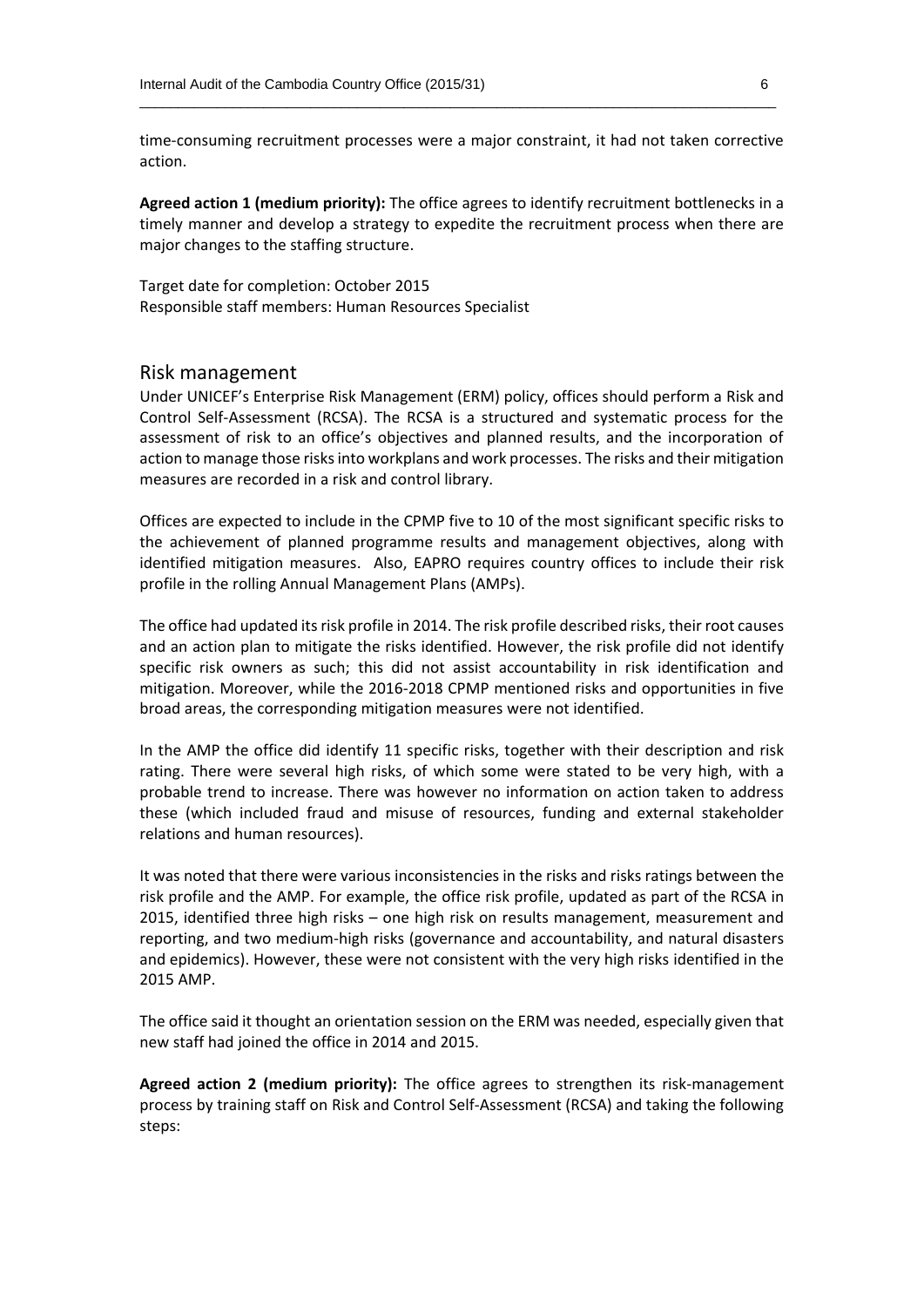- i. Identifying specific risk owners for all risks and ensure that they understand their roles and accountabilities in the management of assigned risks.
- ii. Updating and identifying mitigation actions for key risks included in the 2016-2018 Country Programme Management Plan in the next RCSA.
- iii. Ensuring that there is consistency between the risks identified in the RCSA and those included in the annual management plans.

Target date for completion: December 2015 Responsible staff members: Chief of Operations

### Governance: Conclusion

Based on the audit work performed, OIAI concluded at the end of the audit that, the controls and processes over governance, were generally established and functioning during the period under audit.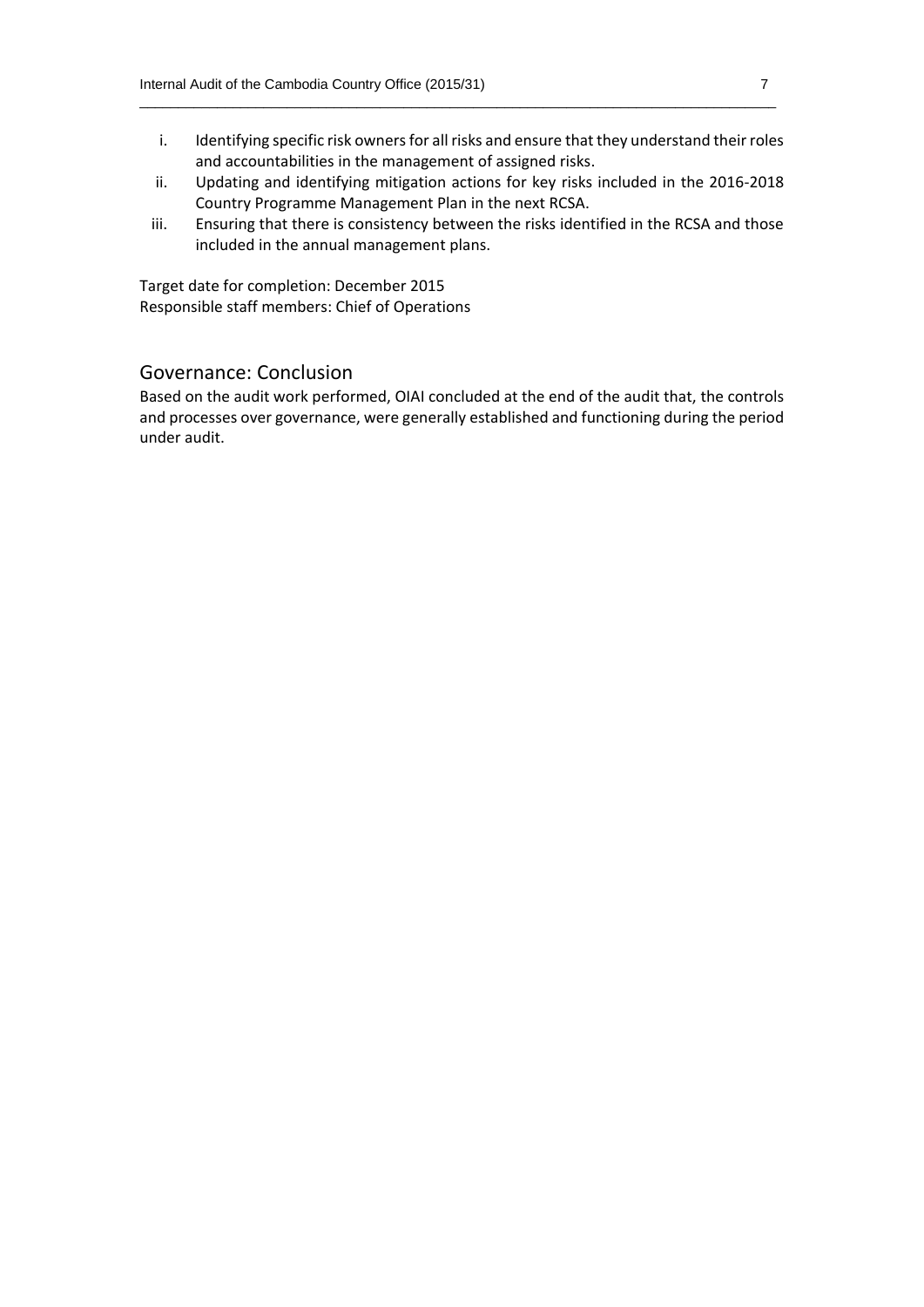### 2 Programme management

In this area, the audit reviews the management of the country programme – that is, the activities and interventions on behalf of children and women. The programme is owned primarily by the host Government. The scope of the audit in this area includes the following:

- **Resource mobilization and management**. This refers to all efforts to obtain resources for the implementation of the country programme, including fundraising and management of contributions.
- **Planning**. The use of adequate data in programme design, and clear definition of results to be achieved, which should be specific, measurable, achievable, realistic and timebound (SMART); planning resource needs; and forming and managing partnerships with Government, NGOs and other partners.
- **Support to implementation**. This covers provision of technical, material or financial inputs, whether to governments, implementing partners, communities or families. It includes activities such as supply and cash transfers to partners.
- **Monitoring of implementation**. This should include the extent to which inputs are provided, work schedules are kept to, and planned outputs achieved, so that any deficiencies can be detected and dealt with promptly.
- **Reporting.** Offices should report achievements and the use of resources against objectives or expected results. This covers annual and donor reporting, plus any specific reporting obligations an office might have.
- **Evaluation**. The office should assess the ultimate outcome and impact of programme interventions and identify lessons learned.

All the areas above were covered in this audit.

The audit found that controls were functioning well over a number of areas. Progress in implementing the country programme was reviewed against planned workplans with key implementing partners through the mid-year and annual reviews.

The office had conducted a situation analysis of children and women (SitAn) in 2013; this had included a causal analysis of the status of most deprived and excluded. In 2014, the office had organized a Theory of Change workshop combined with strategic reflections in preparation for the development of the next country programme. The workshop involved various types of analysis to help staff identify and agree on programme priorities for the next country programme.

In 2015, the office developed a funding and leveraging resources strategy that was included in the 2016-2018 CPMP. It has effectively mobilized 97 percent of its resources against the revised OR ceiling as of 31 December 2014. All 46 donor reports due in 2014 were submitted on time, as were all 18 due in 2015 up to the time of the audit. The donor reports reviewed were of good quality in terms of content and formats.

The office had a multi-year integrated monitoring and evaluation plan (IMEP) that included evaluations planned for the country programme cycle. This multi-year IMEP was reviewed and updated on an annual basis. The yearly IMEP activities were costed. Key evaluation recommendations were identified and followed up for implementation. To strengthen programme management, an Evaluation Specialist post was created in Cambodia to support the Evaluation Function in Cambodia, Myanmar and Malaysia.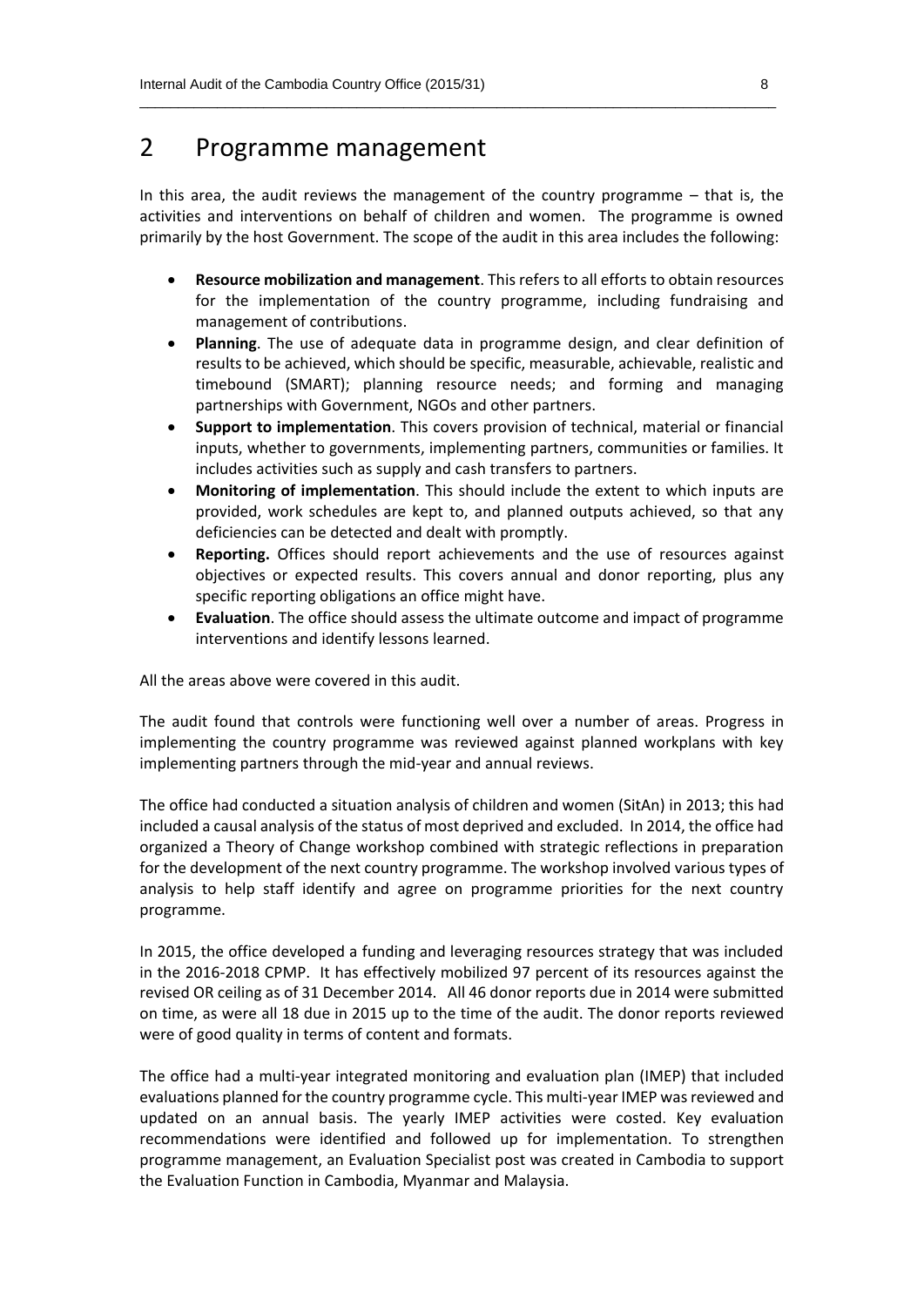However, the audit also noted the following.

### Results-based programme planning

The audit reviewed the planned results for the country programme as shown in VISION. It noted that some outputs were not SMART.<sup>3</sup> For example, output 2.1, was given as 'enhanced support for children and families leading to sustained use of safe drinking water, adoption of adequate sanitation (use of toilets) and good hygiene practices (hand-washing with soap at critical times)'. Similarly, Output 2.2 was 'increased national and sub-national capacity to provide access to sustainable safe drinking water and adequate sanitation'. Again, these outputs expressed the intention of the activities but did not lend themselves to measurement, and were therefore not well formulated. Results that were not SMART were also noted in other programmes reviewed, such as *Maternal, new-born and child health and nutrition*, *Basic education*, and *Child Protection*.

 $\_$  , and the set of the set of the set of the set of the set of the set of the set of the set of the set of the set of the set of the set of the set of the set of the set of the set of the set of the set of the set of th

Besides the planned results of the country programme, the audit also reviewed the workplans. These are the documents that operationalize the programme, and are drawn up in cooperation with implementing partners. The audit found that all annual workplans included annual milestones for each expected output and included planned activities that contributed to the achievement of the stated milestones.

However, the workplans also had some inconsistencies in use of measurement parameters (indicators, baselines and targets). For example, the 2015 water, sanitation and hygiene workplan output 2.1 mentioned above included the following milestones: 'By the end of 2015, a) 100,000 school children reached with group hand-washing facilities and received hygiene education; b) 36 target schools developed O&M plan; and have functional toilets, hand washing stations, water sources, that are maintained in good condition and clean school environment free of rubbish and waste.' However, the Indicators, baselines and targets were defined in terms of villages and households and not in terms of school children.

**Agreed action 3 (medium priority):** The office agrees to:

- i. Establish a quality review process over the development and formulation of results statements and ensure they are SMART.
- ii. Ensure that outputs have appropriate measurement parameters (indicators, baselines and targets) and ensure cohesiveness of the results statements.

Target date for completion: November 2015

Responsible staff members: Deputy Representative, Planning monitoring and Evaluation Specialist

### Harmonized Approach to Cash Transfers (HACT)

Offices are expected to implement the Harmonized Approach to Cash Transfers (HACT). With HACT, the office relies on implementing partners to manage and report on use of funds provided for agreed activities. This reduces the amount of supporting documentation UNICEF

**.** 

<sup>&</sup>lt;sup>3</sup> Specific, measurable, achievable, relevant and time-bound.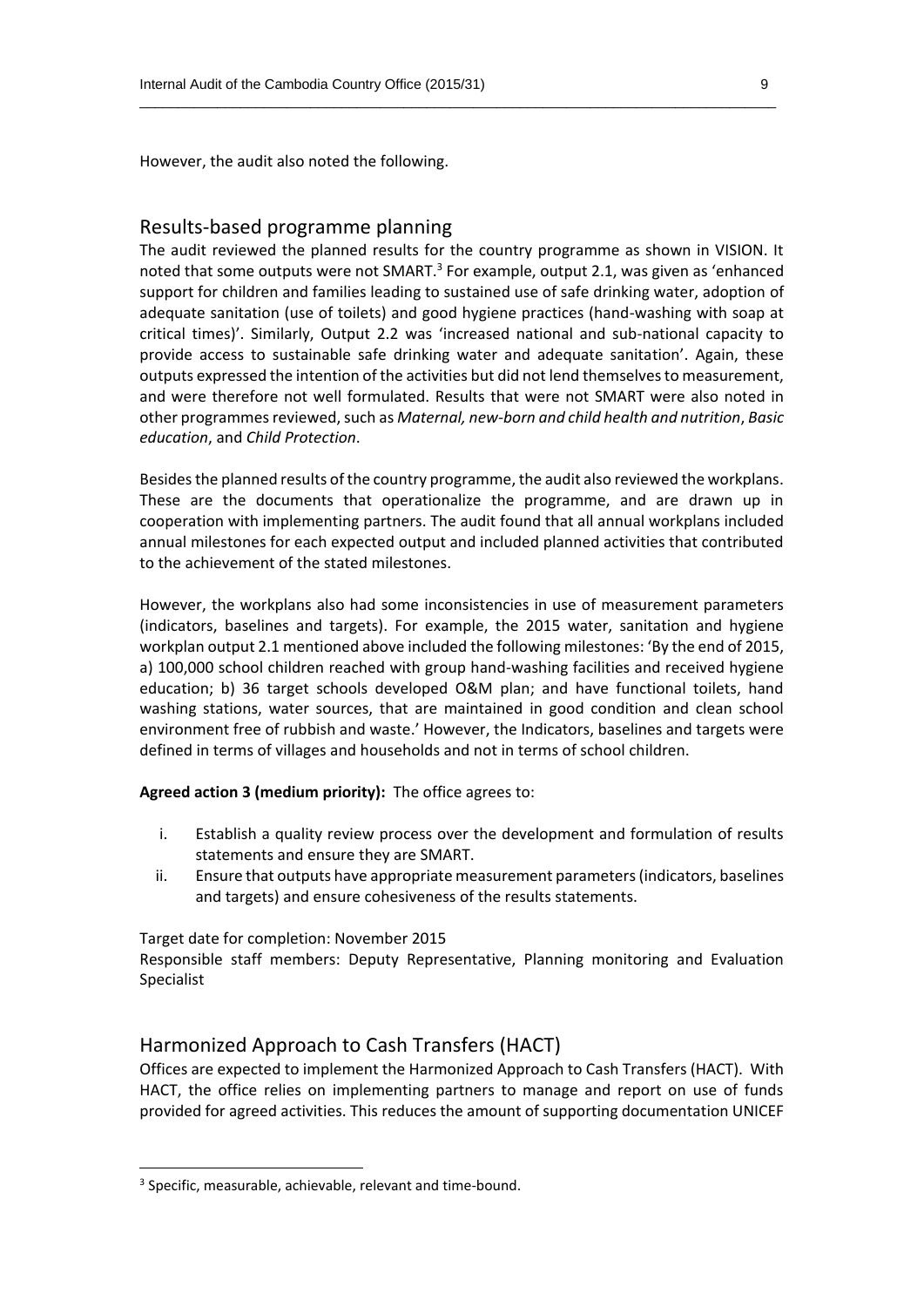demands from the partner, thus cutting bureaucracy and transaction costs.

HACT makes this possible by requiring offices to systematically assess the level of risk before making cash transfers to a given partner, and to adjust their method of funding and assurance practices accordingly. HACT therefore includes micro-assessments of implementing partners expected to receive US\$ 100,000 or more per year from UNICEF. For those receiving less than this figure, offices should consider whether a micro-assessment is necessary; if they think it is not, they can apply a simplified financial management checklistset out in the HACT procedure. At country level, HACT involves a macro-assessment of the country's financial management system.

 $\_$  , and the set of the set of the set of the set of the set of the set of the set of the set of the set of the set of the set of the set of the set of the set of the set of the set of the set of the set of the set of th

As a further safeguard, the HACT framework requires offices to carry out assurance activities regarding the proper use of cash transfers. Assurance activities should include spot checks, programme monitoring, scheduled audit and special audits. There should be audits of implementing partners expected to receive more than US\$ 500,000 during the programme cycle. HACT is also required for UNDP and UNFPA and the agencies are meant to work together to implement it.

Cash transfers were a major UNICEF input in Cambodia. In 2014, a total of US\$ 9.4 million was disbursed to various implementing partners as cash transfers, and US\$ 2 million in 2015 (as of 31 May). During 2014 and 2015, the office collaborated with 180 partners. Of the 180 partners, six had received more than US\$ 500,000 since the beginning of the programme cycle in 2011. The audit considers that the number of the implementing partners to be high for effective collaboration.

The office had developed an integrated Access-based HACT assurance database that captured various types of information on implementing partners, including risk assessments, planned disbursements, planned and actual assurance activities, etc. Each section used the microassessment risk ratings and annual expected disbursement levels to prepare assurance activities such as annual spot checks, programme visit and scheduled audits. The plan was then uploaded to the HACT database, which was maintained by the staff assigned as HACT focal points.

The following was however noted:

*Macro-assessment:* A macro-assessment should be undertaken at least once per programme cycle, and is used to determine whether a country's Supreme Audit Institution (SAI) will be used for audits of Government implementing partners. A macro-assessment was conducted in October 2012 in preparation for the current country programme, and it was decided not to use the National Audit Authority for audit of government implementing partners. However, no further macro-assessment had been undertaken as part of preparation for the new (2016- 2018) country programme.

*Micro-assessments:* In 2014, there were three planned micro-assessments; however, they were not done. For 2015, the office had planned 15 micro-assessments, plus the three not done in 2014. All 18 had been carried by the time of the audit in June, but the assessment reports were not finalized and the risk rating for those 18 implementing partners was not yet recorded in VISION. The office said that this would be done when the final micro-assessment reports had been received and discussed with the partners. The remainder of the office's partners that received over US\$ 100,000 were to be subject to spot-checks instead of microassessments; this is in accordance with the new HACT procedure, under which those partners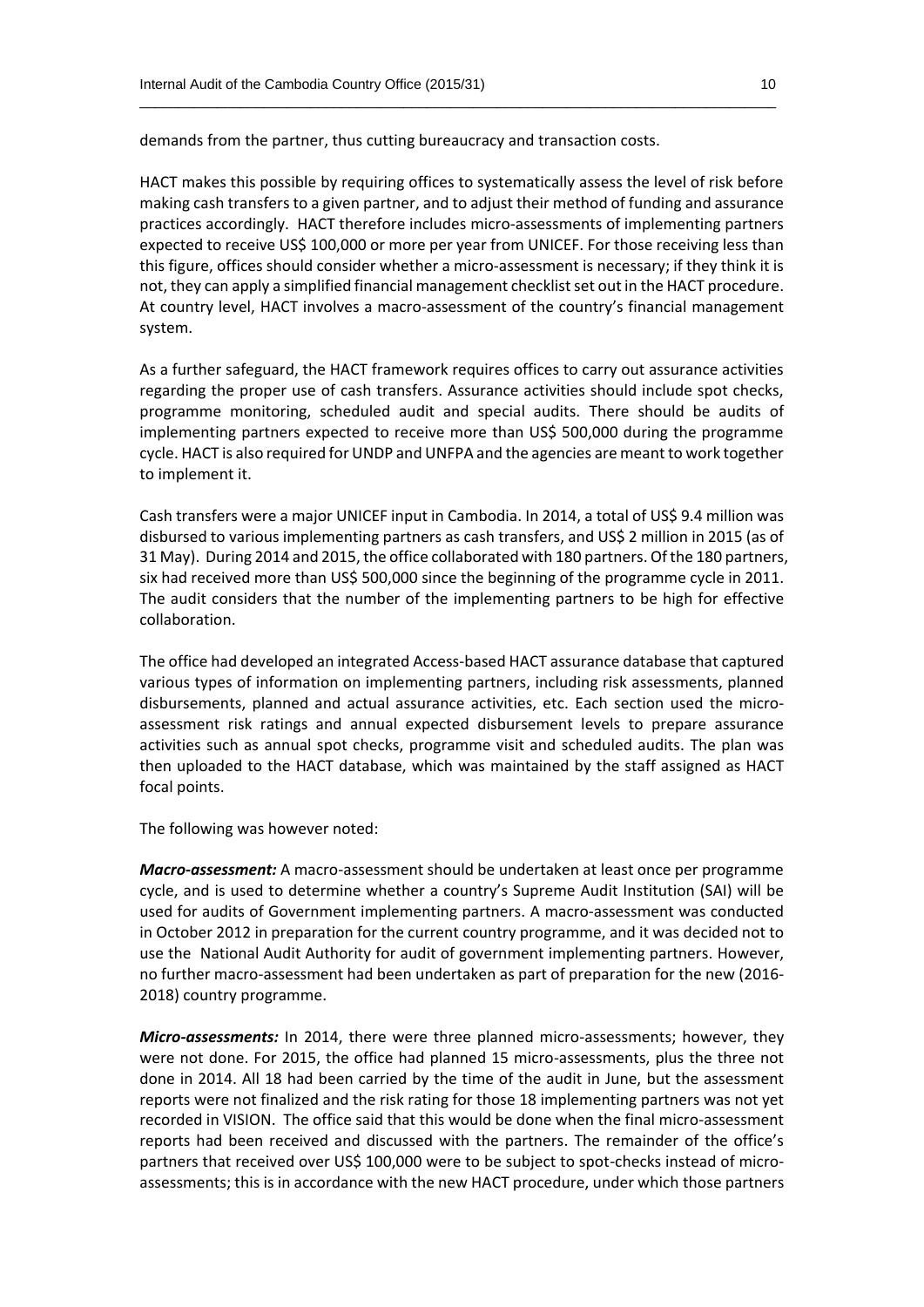not micro-assessed are considered high risk and are subject to spot-checks instead. However, it was not clear whether these spot-checks would take place – see following paragraph on assurance activities.

 $\_$  , and the set of the set of the set of the set of the set of the set of the set of the set of the set of the set of the set of the set of the set of the set of the set of the set of the set of the set of the set of th

Assurance activities: A review of the inSight<sup>4</sup> 2014 HACT status report in VISION noted that there was no planned programmatic visits. Furthermore, the report showed that the implementation of other planned assurance activities was very low. Of 123 planned financial spot-checks, only 32 took place. The office said this was due to limited internal capacity to carry them out. The audit also noted some shortcomings in the spot-check template and the way the reports were followed up (see *Financial spot-checks*, below).

The 2014 plan also included scheduled audits of all implementing partners that received more than US\$ 500,000 during the programme cycle. However, none of these 11 audits were done. This included audits of five partners that received over US\$ 500,000 in a year; these in particular should have been carried out.

For 2015, the HACT assurance plan uploaded in the HACT database had identified 167 programme visits and 64 financial spot-checks. The office said that, in view of its limited internal resources, it was considering outsourcing some assurance activities.

Assurance-activity reports were uploaded to the HACT data database and for each specific recommendation, the database provided a recommendation status (i.e. open, progress, closed). There was however no "one-stop" record of all significant recommendations included in the assurance reports so that they could be systematically followed up to ensure that they had been carried out.

*Financial spot-checks:* Spot-checks aim to review the financial records to ensure direct cash transfers are supported with sufficient documentation to justify the disbursements. In the absence of a standard UNICEF financial spot-check template, the office had produced its own. However, this was designed to align with the old HACT framework (a new one was introduced in 2015), and therefore had a limited focus on the review of the financial records. For example, in the sampled spot-check reports reviewed, the financial spot-check had covered disbursments made over one or two years; discussions with staff who conducted the spotcheck also revealed that, due to time constraints, there had been a limited review of financial records. At the time of audit, the UNICEF-wide Spot-Check Guidance had yet to be issued.

**Agreed action 4 (high priority):** The country office agrees to strengthen the implementation of the Harmonized Approach to Cash Transfers (HACT) by adopting the revised HACT policy and procedures, and more specifically by:

- i. Completing a macro-assessment as part of the preparation of the new country programme.
- ii. Recording the risk rating of all implementing partners that have been micro-assessed.

**.** 

<sup>&</sup>lt;sup>4</sup> InSight (sic) is the performance component in UNICEF's management system, VISION (Virtual Integrated System of Information). InSight streamlines programme and operations performance management, increases UNICEF staff access to priority performance information, and assists exchanges between country offices, regional offices and HQ divisions, as everyone sees the same data/information.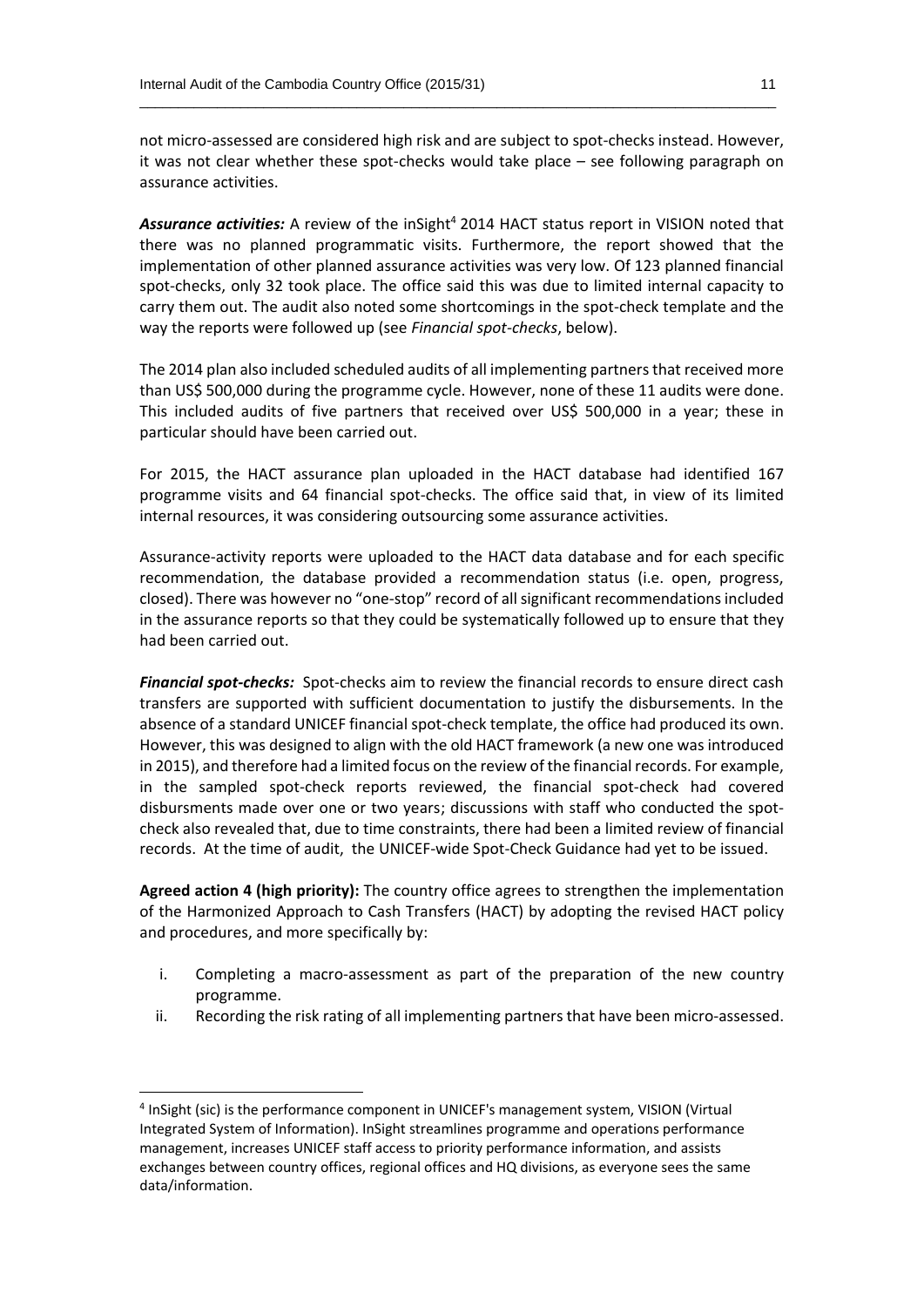iii. Allocating sufficient resources to planned HACT assurance activities so that the frequency of spot checks and programme visits for each partner is sufficient to obtain assurance that funds are used as intended.

 $\_$  , and the set of the set of the set of the set of the set of the set of the set of the set of the set of the set of the set of the set of the set of the set of the set of the set of the set of the set of the set of th

iv. Establishing a plan for auditing all implementing partners that are expected to receive more than US\$ 500,000 during the programme cycle.

Target date for completion: December 2015

Responsible staff members: Chief of Operations, Deputy Representative, HACT focal point, Finance Officer

### Programme management: Conclusion

Based on the audit work performed, OIAI concluded at the end of the audit that, subject to implementation of the agreed actions described, the controls and processes over Programme management, as defined above, were generally established and functioning during the period under audit.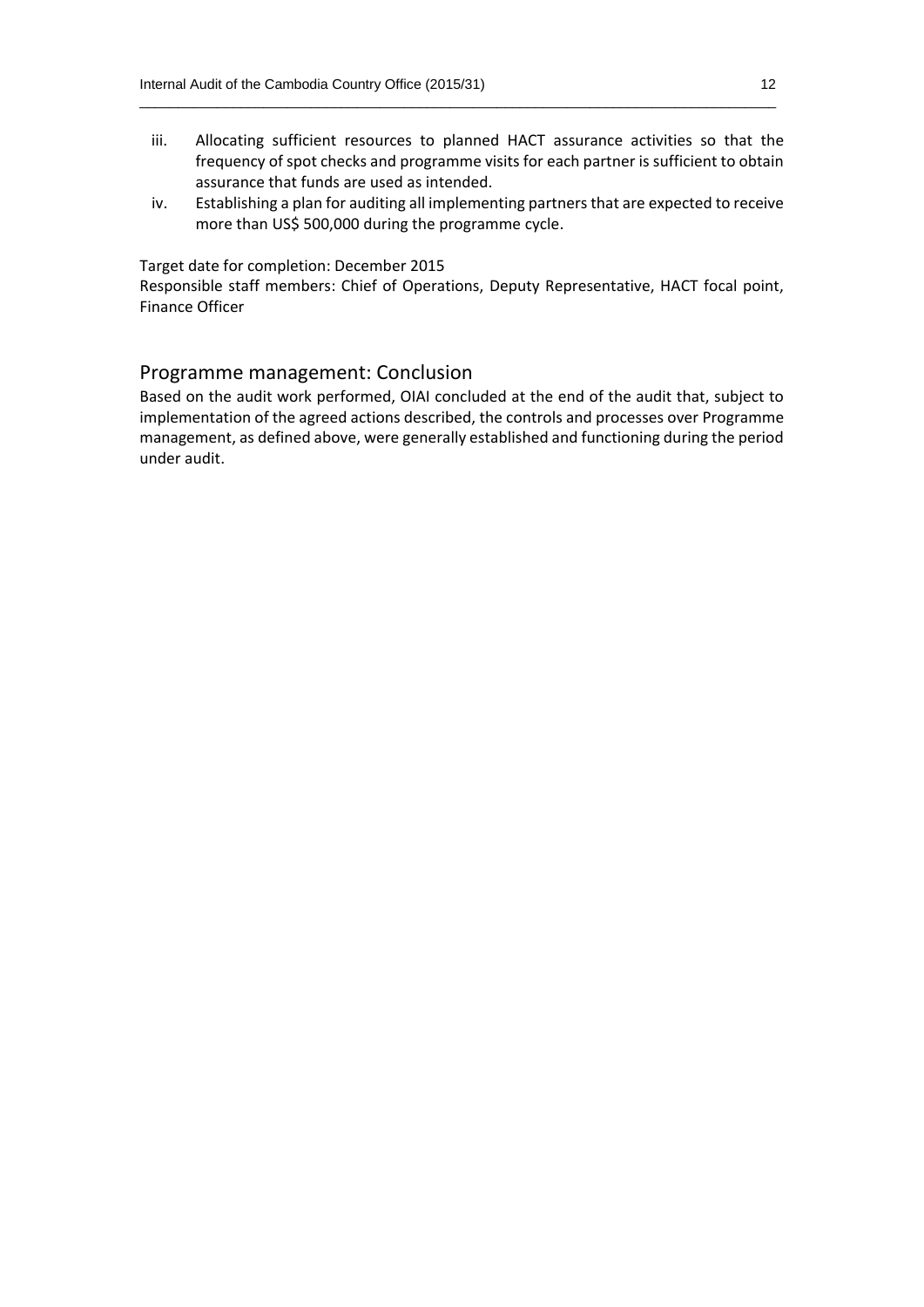### 3 Operations support

Operational processes are established to support the country programme. The scope of the audit of this area includes the following:

 $\_$  , and the set of the set of the set of the set of the set of the set of the set of the set of the set of the set of the set of the set of the set of the set of the set of the set of the set of the set of the set of th

- **Financial management**. This covers overall maintenance of the budget and accounts, financial closing procedures and reporting including bank reconciliation process.
- **Procurement and contracting.** This includes the full procurement and supply cycle, including bidding and selection processes, contracting, transport and delivery, warehousing, consultants, contractors and payment.
- **Asset management**. This area covers maintenance, recording and use of property, plant and equipment (PPE). This includes large items such as premises and cars, but also smaller but desirable items such as laptops; and covers identification, security, control, maintenance and disposal.
- **Human-resources management.** This includes recruitment, training and staff entitlements and performance evaluation (but not the actual staffing structure, which is considered under the Governance area).
- **Information and communication technology** (ICT). This includes provision of facilities and support, appropriate access and use, and security of data and physical equipment, continued availability of systems, and cost-effective delivery of services.

All the areas above were covered in this audit.

The audit found that controls were functioning well over a number of areas. Bank reconciliations were completed on time. The office equipment was clearly identified and recorded. The office had a travel plan and had established a system of blanket travel authorization that is based on staff travel plan for a fixed period. The system simplified the travel authorization process for agreed trips linked to the staff members' workplan.

The business continuity plan and disaster recovery plan had been updated and access to ICT systems and data was restricted to authorized users.

However, the audit also noted the following.

### Cash transfer management

1

Cash transfer expenditures for 2014 amounted to US\$ 9.4 million as of 31 December (46 percent of the total programme budget). Unliquidated direct cash transfers (DCTs) amounted to US\$ 4.3 million as of 6 May 2015, but very little of it was long-outstanding. Only 6 percent had been outstanding for more than six months, and none for more than nine months.

The office had standard rates for daily subsistence allowances and regional rates that were used by all programmes in budgeting and accounting for cash transfers transactions in the FACE forms. 5

<sup>5</sup> The Funding Authorization Certificate of Expenditure (FACE) form is used by the partner to request and liquidate cash transfers. It is also used by UNICEF to process the requests for and liquidation of cash transfers. The FACE forms should reflect the workplans, which set out the activities for which funds are being requested, or on which they have been spent.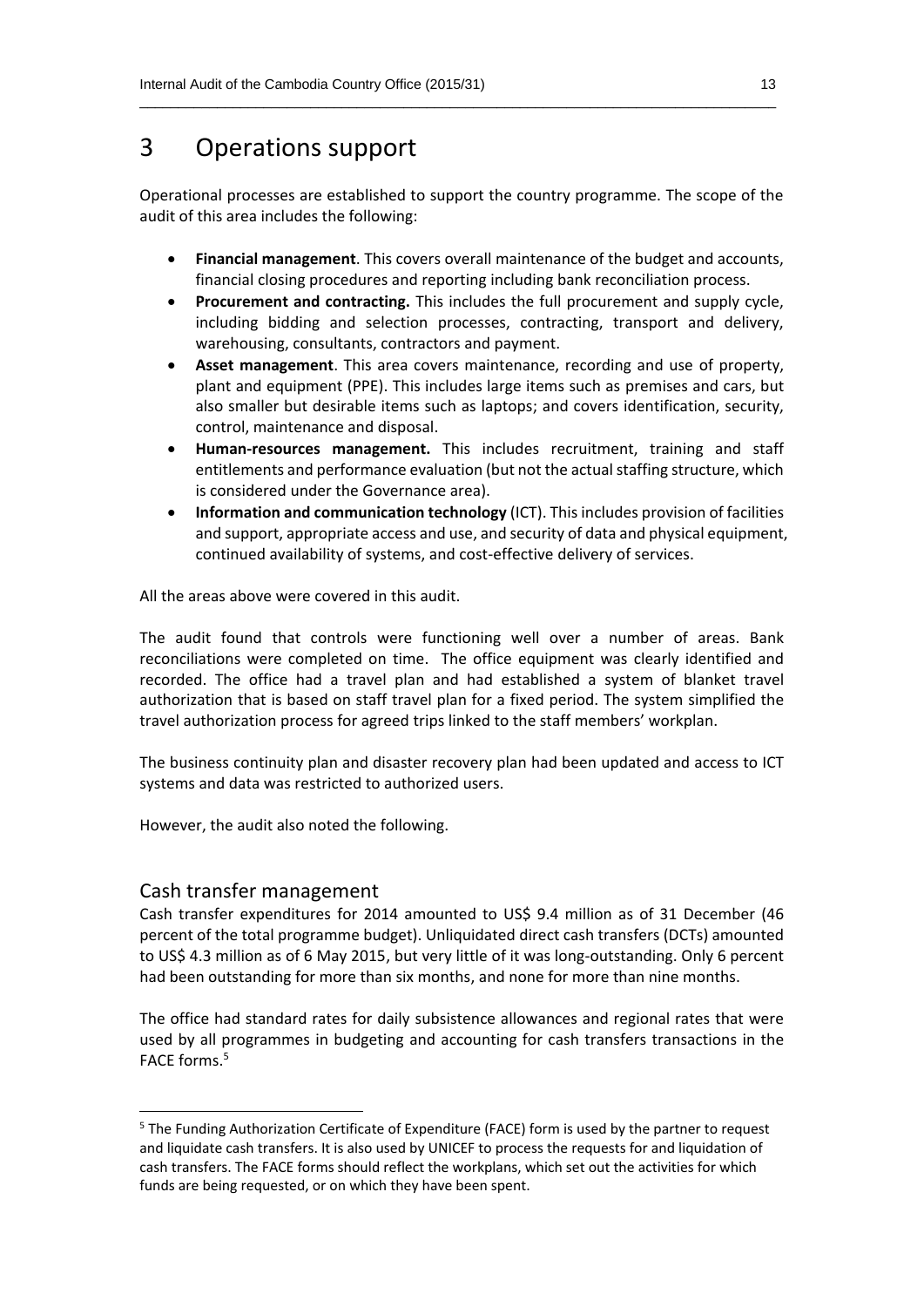The audit reviewed 46 cash transfers transactions: 20 direct cash transfers (DCT), two direct payments and 26 liquidations. The audit noted that, although some direct cash transfers requests were submitted prior the start of the activities (up to 21 days in advance), others were received late – in one case, 122 days after the start date of the activities. In 10 cases, requests dates did not match the activity dates; there were also discrepancies between actual outstanding amount in VISION and reported amount stated on the FACE form.

 $\_$  , and the set of the set of the set of the set of the set of the set of the set of the set of the set of the set of the set of the set of the set of the set of the set of the set of the set of the set of the set of th

It was also noted that in 14 instances, the FACE form was not adequately completed. For example, in four cases, the vendor name and activity period were not recorded, and they had very many manual amendments that indicated that the implementing partners were not correctly completing the FACE forms.

In 10 out of 26 liquidations sampled, the implementation period exceeded three months; in one instance DCT transfers were released for one year's activities. There had been an agreement with donors, UN agencies and government partners that UNICEF's contribution to health sector was to be released at once for the entire year. However, the office had not obtained authorization from the Division of Financial and Administrative Management (DFAM) to make the transfer for a year.

*Payments and Project Cooperation Agreements (PCAs):* A review of payments made to seven NGOs noted that in two cases, the total amount disbursed to NGO exceeded the budgeted amount in the project cooperation agreements (PCAs).

In one instance, the budgeted amount in the signed PCA was US\$ 362,356 and the total amount disbursed as cash transfers amounted to US\$ 365,507; there was therefore an overpayment amounting to US\$ 3,151. There was also an amount disbursed to the NGO that, according to the office, was a reimbursement amounting to US\$ 12,601 that was not included in the PCA but was supported by separated documents (letters/emails). This meant in effect that the reimbursed sum was a cash transfer to the NGO not covered by any formal agreement.

In the other case, the PCA signed amounted to U\$ 2,773,783 and funds disbursed amounted to U\$ 2,795,376, indicating an overpayment of US\$ 21,593. The office said however that there had been some refunds, and that the total disbursements made therefore remained within the PCA budgeted amount. However, while the eventual net payments fell within the agreed PCA amount, it had been temporarily exceeded. It was not clear why this had occurred. The audit attributed the causes to an inadequate review process over payments before the cash transfers were approved.

Furthermore, audit noted that 14 transactions with that NGO, amounting to U\$ 221,542, had been reprogrammed due to delays in programme implementation. A detailed review by the audit noted that reprogramming was considered by the office because programme implementation had been delayed. This is contrary to UNICEF cash-transfer policy.

**Agreed action 5 (high priority):** The office agrees to strengthen cash-transfer procedures, by ensuring that the authorizing and certifying officers diligently perform their roles, and by taking the following steps:

- i. Process release of funds and liquidations in a timely manner.
- ii. Review Funding Authorization Certificate of Expenditure (FACE) forms for accuracy and completeness.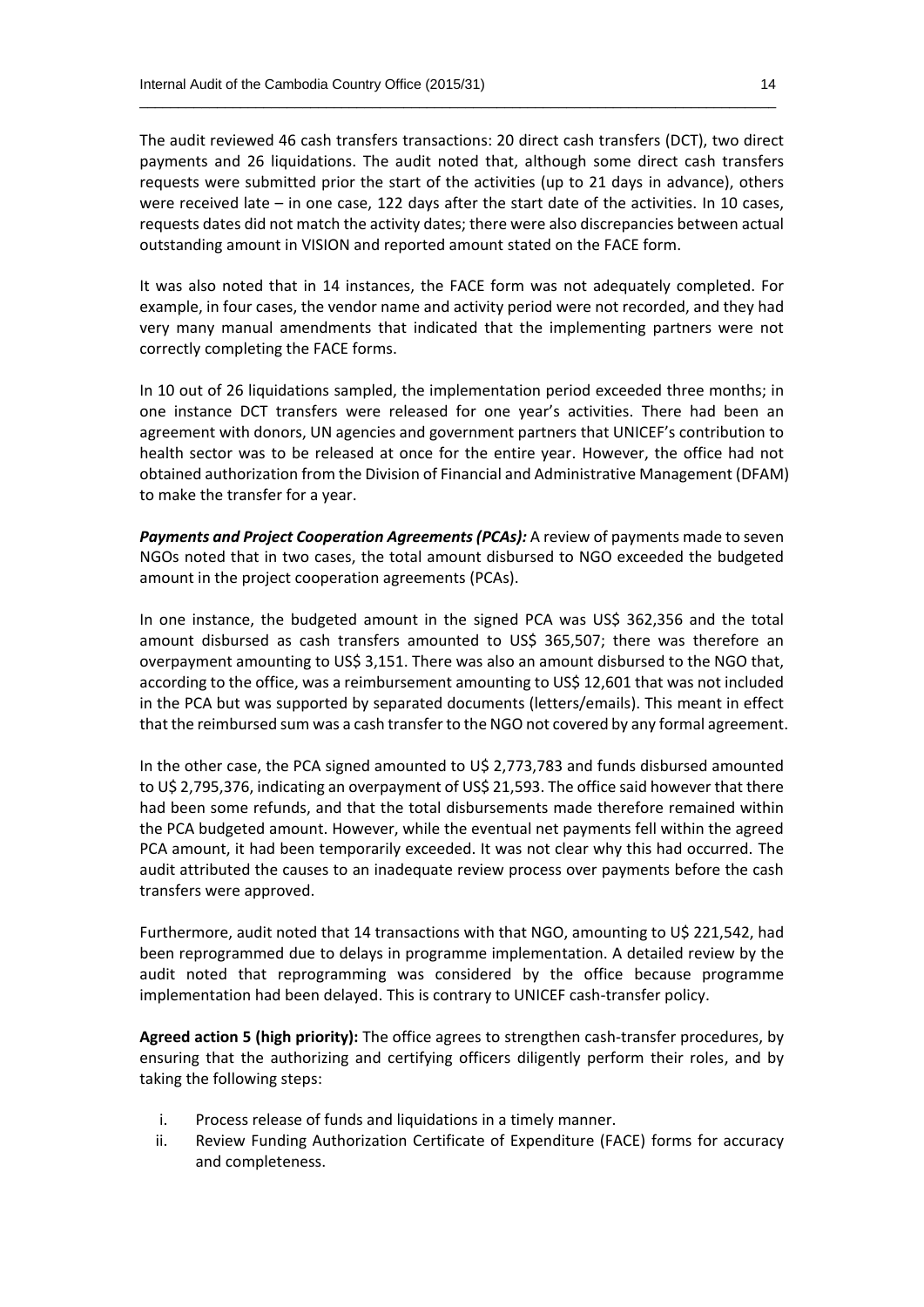iii. Release funds for an implementation period that does not exceeded six months and seek authorization for any exceptions as per UNICEF policy.

 $\_$  , and the set of the set of the set of the set of the set of the set of the set of the set of the set of the set of the set of the set of the set of the set of the set of the set of the set of the set of the set of th

- iv. Ensure cash transfer amounts do not exceed the budgeted amounts in the relevant Project Cooperation Agreement.
- v. Carry out reprogramming only in accordance with UNICEF cash-transfer policy.

Target date for completion: September 2015 Responsible staff members: Representative

### Procurement of goods and services

The office had a contract review committee (CRC) that had met 15 times in 2014 and reviewed 21 cases valued at an approximately US\$ 2.5 million. The procurement of goods amounted to US\$ 1 million of this. The office reported that expenditure on goods declined in 2014 with the programme shift toward upstream policy work. The value of service inputs reached US\$ 1.5 million, mainly covering technical assistance, consultancies, research and advisory services.

*Contracts for services:* The audit reviewed a sample of 17 contracts for services. Controls were mostly functioning well. However, the audit noted that, in five out of 17 sampled transactions reviewed, deliverables were not adequately defined. Examples included monthly fees/salaries or consultancy fees. In defining payment as a salary or monthly fee, the office was not linking payment instalments directly linked with satisfactory deliverables. It was also noted in one instance that the contract payment schedule was different from the actual payments. The contract payment was defined in terms of three instalments, but the actual payments were distributed over 11 months.

There were no evaluation reports attached to payments for any of the 16 contracts for services reviewed. For two of the contracts, interim payments were made after six months but no interim evaluation reports were attached to the payments documents to certify that the work had been satisfactorily carried out.

In three instances, the services were not provided on time, but the contracts were not amended to reflect the actual date of completion of work; payments were therefore made against an expired contract. There was also a discrepancy between the numbers of airings of TV spots delivered (186) compared to the number stated in the signed purchase order (194).

There was also a contract in the amount of US\$ 148,345 for the construction of 275 wells. On 1 April 2015 only 249 had been constructed and payment was processed for the full quantity even though 26 wells were yet to be acknowledged as delivered by the beneficiary. The office indicated that they paid the full amount because the grant that was expiring. This was poor management of grant funds and could result in loss of funds.

**Agreed action 6 (medium priority):** The office agrees to strengthen the certifying and paying function in the contracting process, and to:

- i. Adequately define the terms of reference, deliverables and payment schedules of contracts for services, and amend contracts properly if necessary.
- ii. Adequately document all payments for service contracts, with signed evaluation forms that certify completion of the work.
- iii. Process payments for goods and services only when delivered, regardless of the expiry dates of grants.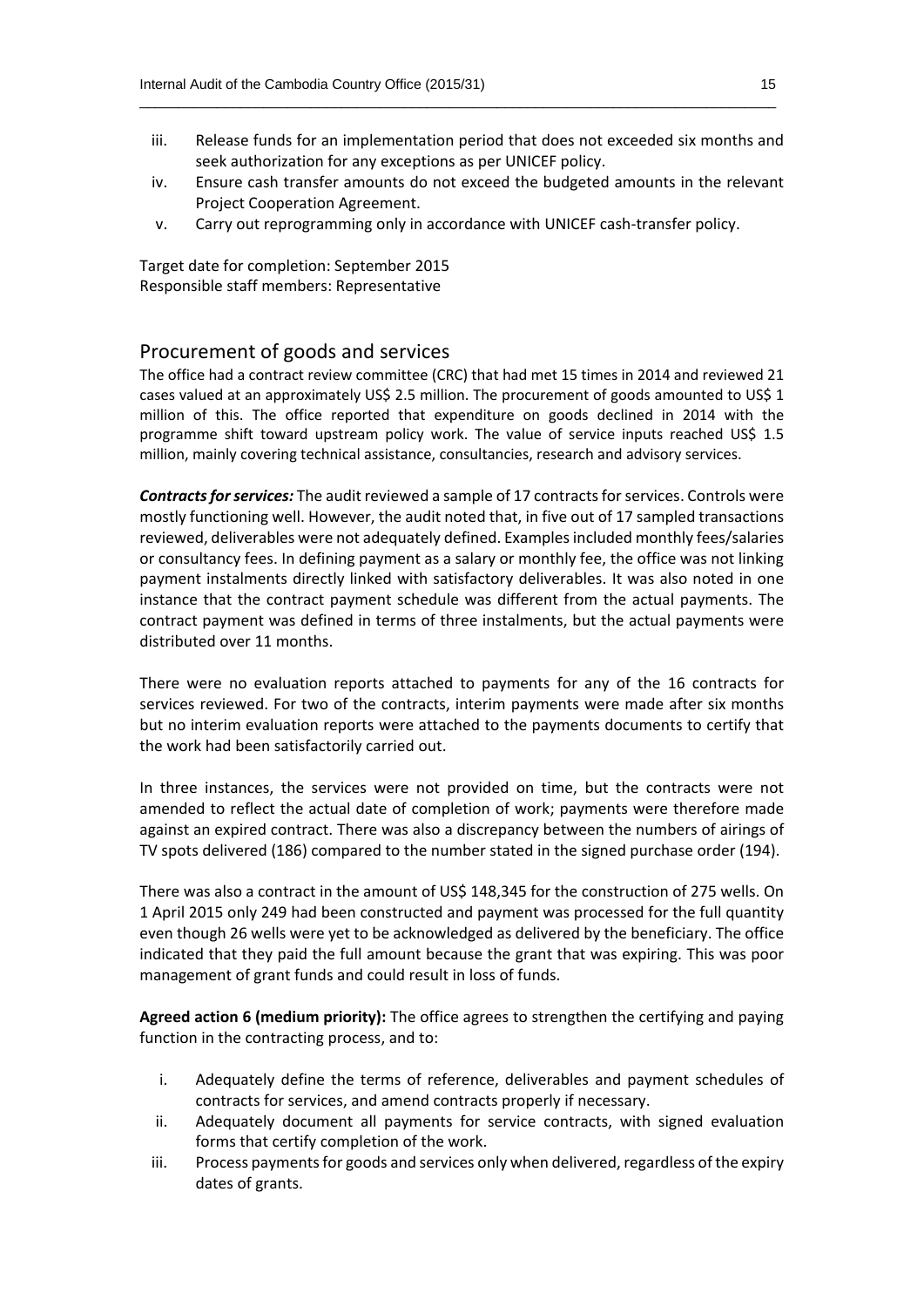iv. Adequately document delays and amend contracts as needed.

#### Target date for completion: October 2015

Responsible staff members: Representative and Chief of Supply and Procurement

### Operations support: Conclusion

Based on the audit work performed, OIAI concluded at the end of the audit that, subject to implementation of the agreed actions described, the controls and processes over operations support, as defined above, were generally established and functioning during the period under audit.

 $\_$  , and the set of the set of the set of the set of the set of the set of the set of the set of the set of the set of the set of the set of the set of the set of the set of the set of the set of the set of the set of th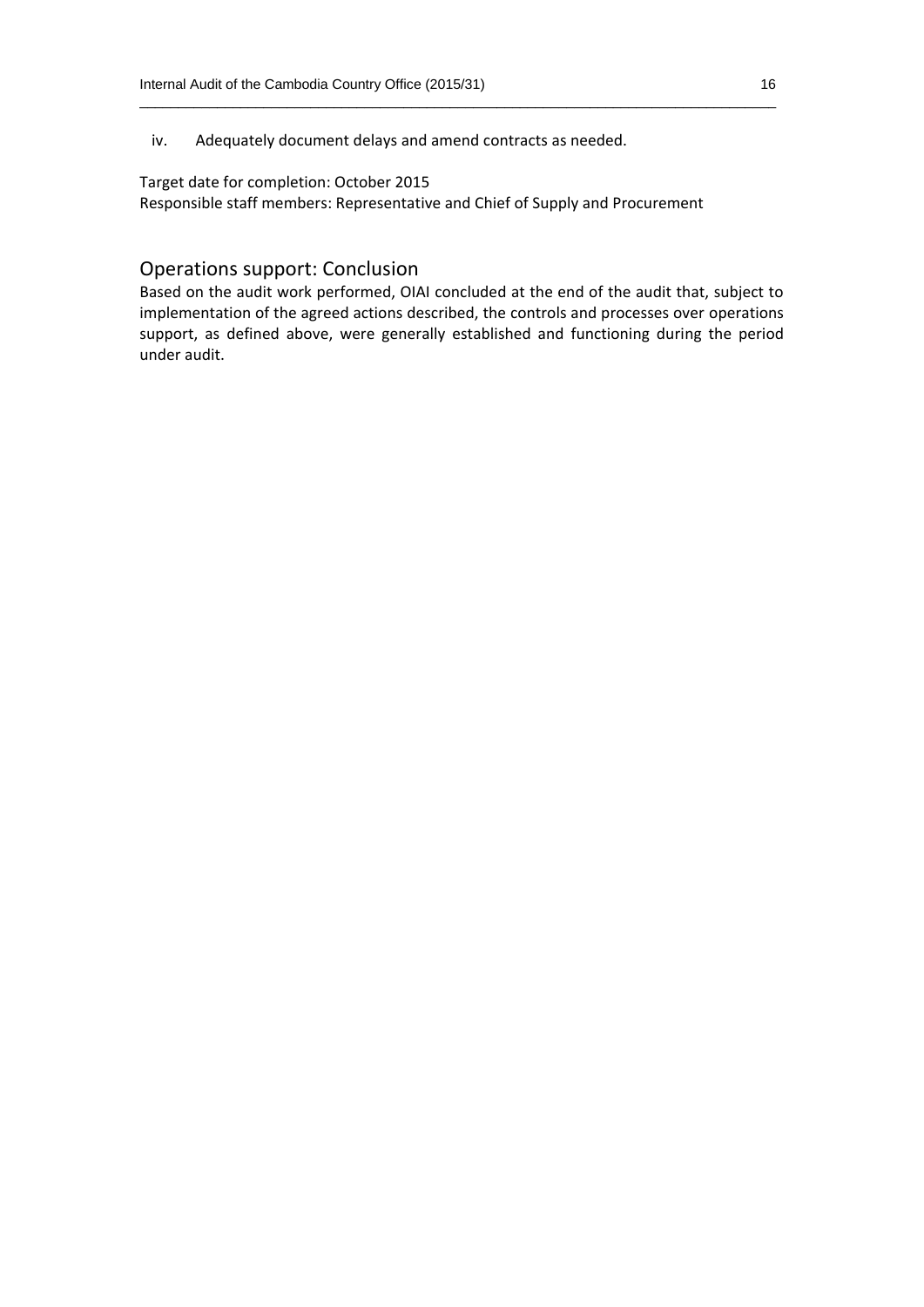### Annex A: Methodology, and definition of priorities and conclusions

 $\_$  , and the set of the set of the set of the set of the set of the set of the set of the set of the set of the set of the set of the set of the set of the set of the set of the set of the set of the set of the set of th

The audit team used a combination of methods, including interviews, document reviews, testing samples of transactions. It also visited UNICEF locations and supported programme activities. The audit compared actual controls, governance and risk management practices found in the office against UNICEF policies, procedures and contractual arrangements.

OIAI is firmly committed to working with auditees and helping them to strengthen their internal controls, governance and risk management practices in the way that is most practical for them. With support from the relevant regional office, the country office reviews and comments upon a draft report before the departure of the audit team. The Representative and their staff then work with the audit team on agreed action plans to address the observations. These plans are presented in the report together with the observations they address. OIAI follows up on these actions and reports quarterly to management on the extent to which they have been implemented. When appropriate, OIAI may agree an action with, or address a recommendation to, an office other than the auditee's (for example, a regional office or HQ division).

The audit looks for areas where internal controls can be strengthened to reduce exposure to fraud or irregularities. It is not looking for fraud itself. This is consistent with normal practices. However, UNICEF's auditors will consider any suspected fraud or mismanagement reported before or during an audit, and will ensure that the relevant bodies are informed. This may include asking the Investigations section to take action if appropriate.

The audit was conducted in accordance with the International Standards for the Professional Practice of Internal Auditing of the Institute of Internal Auditors. OIAI also followed the reporting standards of International Organization of Supreme Audit Institutions.

### Priorities attached to agreed actions

- **High:** Action is considered imperative to ensure that the audited entity is not exposed to high risks. Failure to take action could result in major consequences and issues.
- **Medium:** Action is considered necessary to avoid exposure to significant risks. Failure to take action could result in significant consequences.
- **Low:** Action is considered desirable and should result in enhanced control or better value for money. Low-priority actions, if any, are agreed with the countryoffice management but are not included in the final report.

### **Conclusions**

The conclusions presented at the end of each audit area fall into four categories: